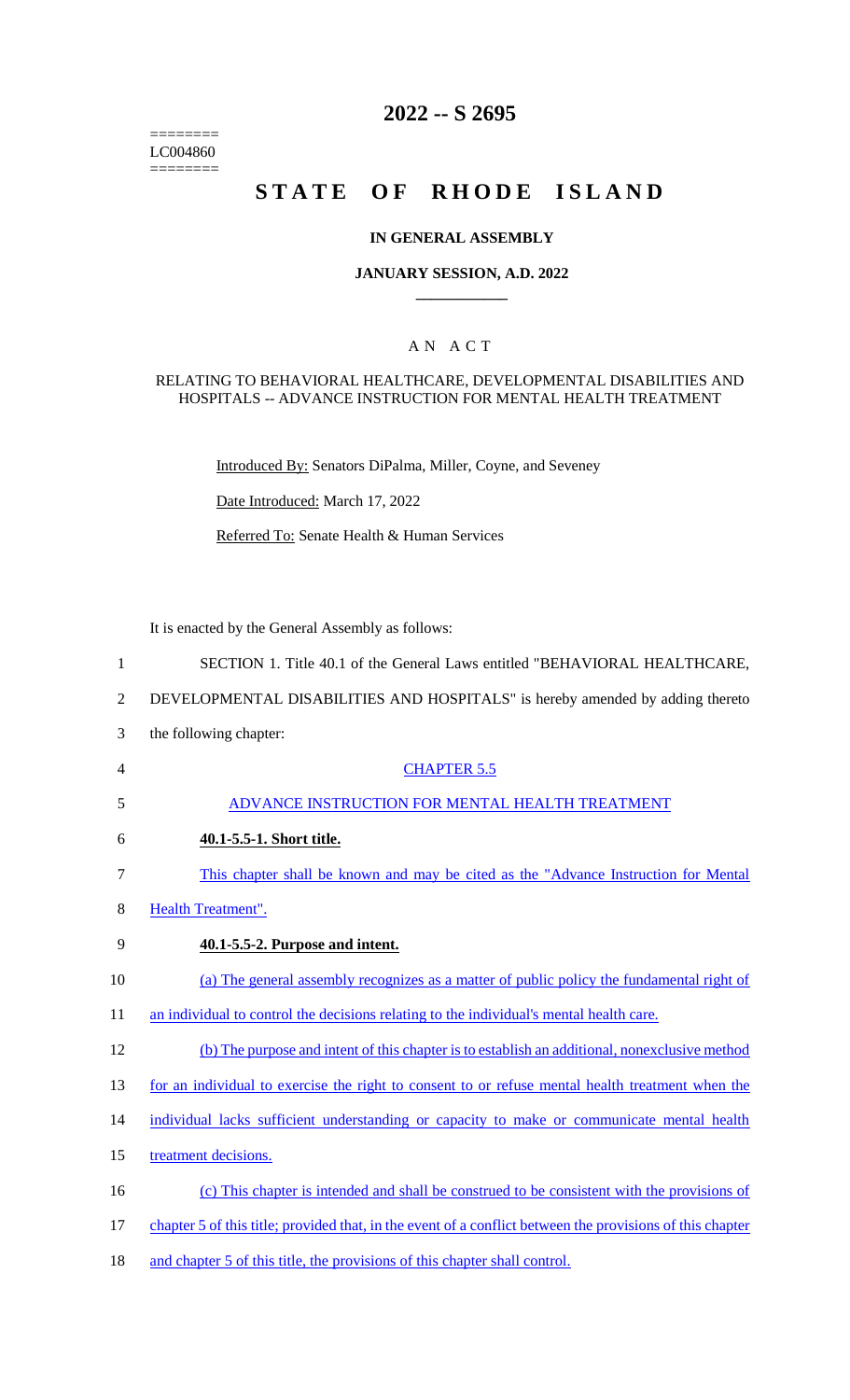| $\mathbf{1}$   | 40.1-5.5-3. Definitions.                                                                               |
|----------------|--------------------------------------------------------------------------------------------------------|
| $\mathfrak{2}$ | As used in this chapter, the following terms shall have the following meanings:                        |
| 3              | (1) "Advance instruction for mental health treatment" or "advance instruction" means a                 |
| 4              | written instrument, signed in the presence of two (2) qualified witnesses who believe the principal    |
| $\mathfrak s$  | to be of sound mind at the time of the signing, and acknowledged before a notary public, pursuant      |
| 6              | to which the principal makes a declaration of instructions, information, and preferences regarding     |
| 7              | the principal's mental health treatment and states that the principal is aware that the advance        |
| $\,8\,$        | instruction authorizes a mental health treatment provider to act according to the instruction. It may  |
| 9              | also state the principal's instructions regarding, but not limited to, consent to or refusal of mental |
| 10             | health treatment when the principal is incapable.                                                      |
| 11             | (2) "Attending physician" means the physician who has primary responsibility for the care              |
| 12             | and treatment of the principal.                                                                        |
| 13             | (3) "Incapable" means that, in the opinion of a physician or eligible psychologist, the person         |
| 14             | currently lacks sufficient understanding or capacity to make and communicate mental health             |
| 15             | treatment decisions. As used in this chapter, the term "eligible psychologist" has the same meaning    |
| 16             | as "psychologist" as set forth in $\S$ 40.1-5-2.                                                       |
| 17             | (4) "Mental health treatment" means the process of providing for the physical, emotional,              |
| 18             | psychological, and social needs of the principal for the principal's mental illness. "Mental health    |
| 19             | treatment" includes, but is not limited to, electroconvulsive treatment (ECT), commonly referred       |
| 20             | to as "shock treatment", treatment of mental illness with psychotropic medication, and admission       |
| 21             | to and retention in a facility for care or treatment of mental illness.                                |
| 22             | (5) "Principal" means the person making the advance instruction.                                       |
| 23             | (6) "Qualified witness" means a witness who affirms that the principal is personally known             |
| 24             | to the witness, that the principal signed or acknowledged the principal's signature on the advance     |
| 25             | instruction in the presence of the witness, that the witness believes the principal to be of sound     |
| 26             | mind and not to be under duress, fraud, or undue influence, and that the witness is not:               |
| 27             | (i) The attending physician or mental health service provider or an employee of the                    |
| 28             | physician or mental health treatment provider;                                                         |
| 29             | (ii) An owner, operator, or employee of an owner or operator of a health care facility in              |
| 30             | which the principal is a patient or resident; or                                                       |
| 31             | (iii) Related within the third degree to the principal or to the principal's spouse.                   |
| 32             | 40.1-5.5-4. Scope, use, and authority of advance instruction for mental health                         |
| 33             | treatment.                                                                                             |
| 34             | (a) Any adult of sound mind may make an advance instruction regarding mental health                    |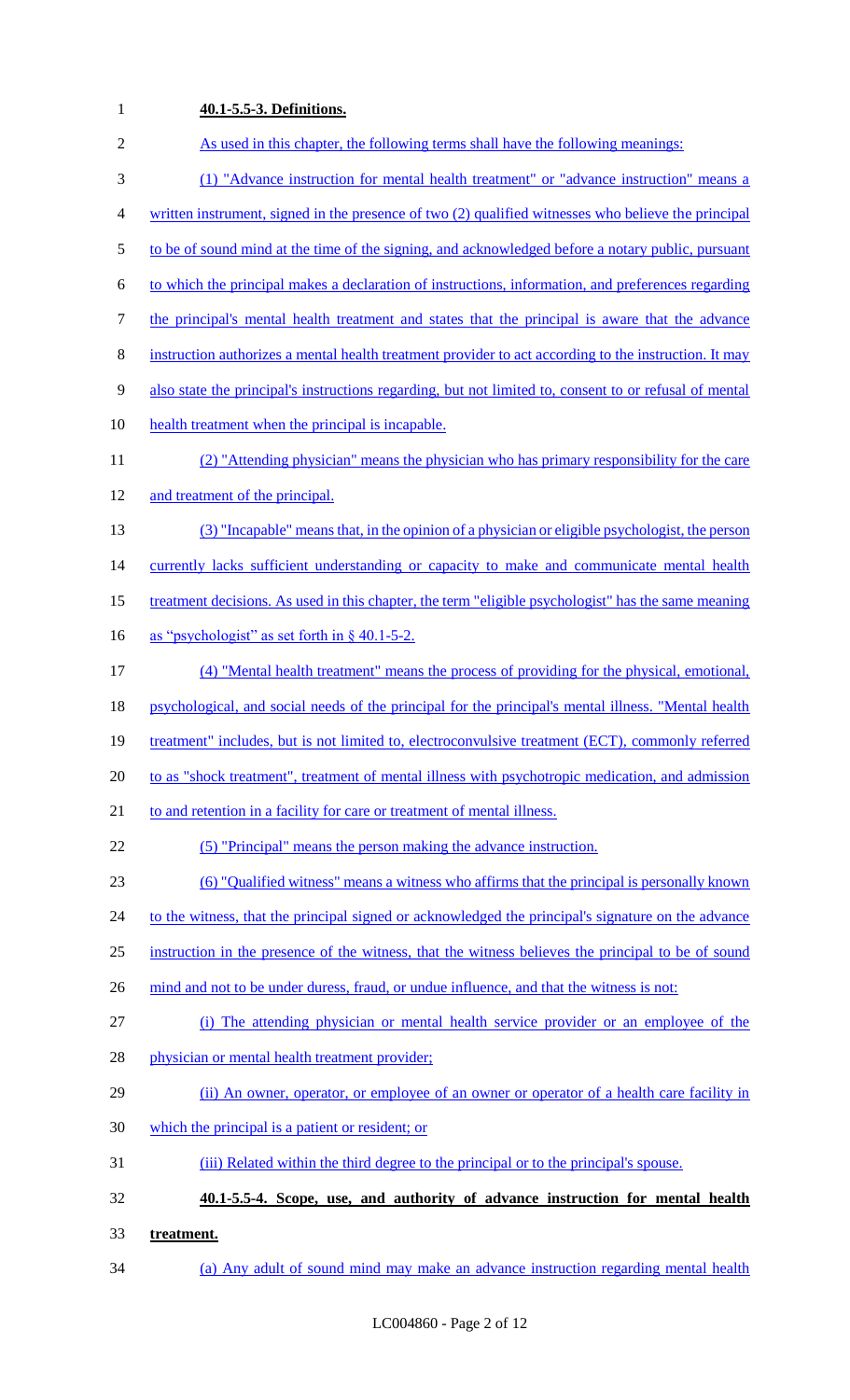1 treatment. The advance instruction may include consent to or refusal of mental health treatment. (b) An advance instruction may include, but is not limited to, the names and telephone numbers of individuals to be contacted in case of a mental health crisis, situations that may cause the principal to experience a mental health crisis, responses that may assist the principal to remain 5 in the principal's home during a mental health crisis, the types of assistance that may help stabilize the principal if it becomes necessary to enter a facility, and medications that the principal is taking or has taken in the past and the effects of those medications. (c) An individual shall not be required to execute or to refrain from executing an advance instruction as a condition for insurance coverage, as a condition for receiving mental or physical health services, as a condition for receiving privileges while in a facility, or as a condition of 11 discharge from a facility. A principal, through an advance instruction, may grant or withhold authority for mental health treatment, including, but not limited to, the use of psychotropic 13 medication, electroconvulsive treatment, and admission to and retention in a facility for the care or treatment of mental illness. (d) A principal may nominate, by advance instruction for mental health treatment, the 16 guardian of the person of the principal if a guardianship proceeding is thereafter commenced. The court shall make its appointment in accordance with the principal's most recent nomination in an unrevoked advance instruction for mental health treatment, except for good cause shown. (e) If, following the execution of an advance instruction for mental health treatment, a court 20 of competent jurisdiction appoints a guardian of the person of the principal, or a general guardian with powers over the person of the principal, the guardian shall follow the advance instruction 22 consistent with § 40.1-5-36. (f) An advance instruction for mental health treatment may be combined with a health care 24 power of attorney or general power of attorney that is executed in accordance with the requirements of chapter 5 of this title as long as each form shall be executed in accordance with its own statute. **40.1-5.5-5. Effectiveness, duration and revocation.**  (a) A validly executed advance instruction becomes effective upon its proper execution and 28 remains valid until revoked. 29 (b) The attending physician or other mental health treatment provider may consider valid and rely upon an advance instruction, or a copy of that advance instruction, in the absence of actual knowledge of its revocation or invalidity. (c) An attending physician or other mental health treatment provider may presume that a person who executed an advance instruction in accordance with this chapter was of sound mind and acted voluntarily when he or she executed the advance instruction.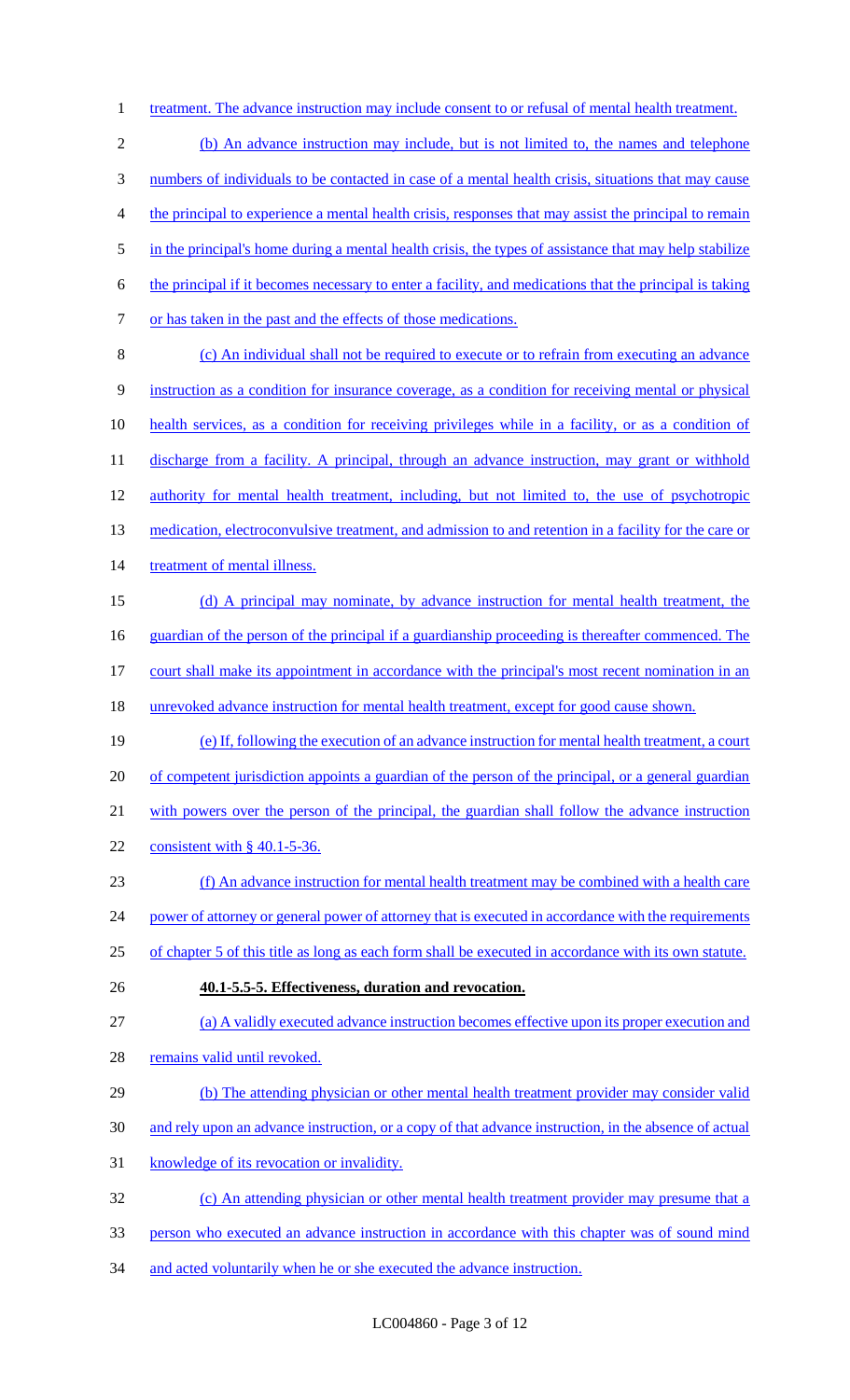(d) An attending physician or other mental health treatment provider shall act in accordance 2 with an advance instruction when the principal has been determined to be incapable. If a patient is incapable, an advance instruction executed in accordance with this chapter is presumed to be valid. (e) The attending physician or mental health treatment provider shall continue to obtain the 5 principal's informed consent to all mental health treatment decisions when the principal is capable of providing informed consent or refusal. Unless the principal is deemed incapable by the attending physician or eligible psychologist, the instructions of the principal at the time of treatment shall supersede the declarations expressed in the principal's advance instruction. (f) The fact of a principal having executed an advance instruction shall not be considered 10 an indication of a principal's capacity to make or communicate mental health treatment decisions 11 at such times as those decisions are required. (g) Upon being presented with an advance instruction, an attending physician or other 13 mental health treatment provider shall make the advance instruction a part of the principal's medical 14 record. When acting under authority of an advance instruction, an attending physician or other mental health treatment provider shall comply with the advance instruction unless: (1) Compliance, in the opinion of the attending physician or other mental health treatment provider, is not consistent with generally accepted community practice standards of treatment to 18 benefit the principal; (2) Compliance is not consistent with the availability of treatments requested; 20 (3) Compliance is not consistent with applicable law; (4) The principal is committed to a twenty-four (24) hour facility; or (5) Compliance, in the opinion of the attending physician or other mental health treatment provider, is not consistent with appropriate treatment in case of an emergency endangering life or 24 health. In the event that one part of the advance instruction is unable to be followed because of one or more of the above exceptions, all other parts of the advance instruction shall nonetheless be followed. (h) If the attending physician or other mental health treatment provider is unwilling at any 28 time to comply with any part or parts of an advance instruction for one or more of the reasons set 29 out in subsections  $(g)(1)$  through  $(g)(5)$  of this section, the attending physician or other mental health care treatment provider shall promptly notify the principal and, if applicable, the health care agent and shall document the reason for not complying with the advance instruction and shall document the notification in the principal's medical record. (i) An advance instruction does not limit any authority of an attending physician or other 34 mental health treatment provider to either take a person into custody, or to admit, retain, or treat a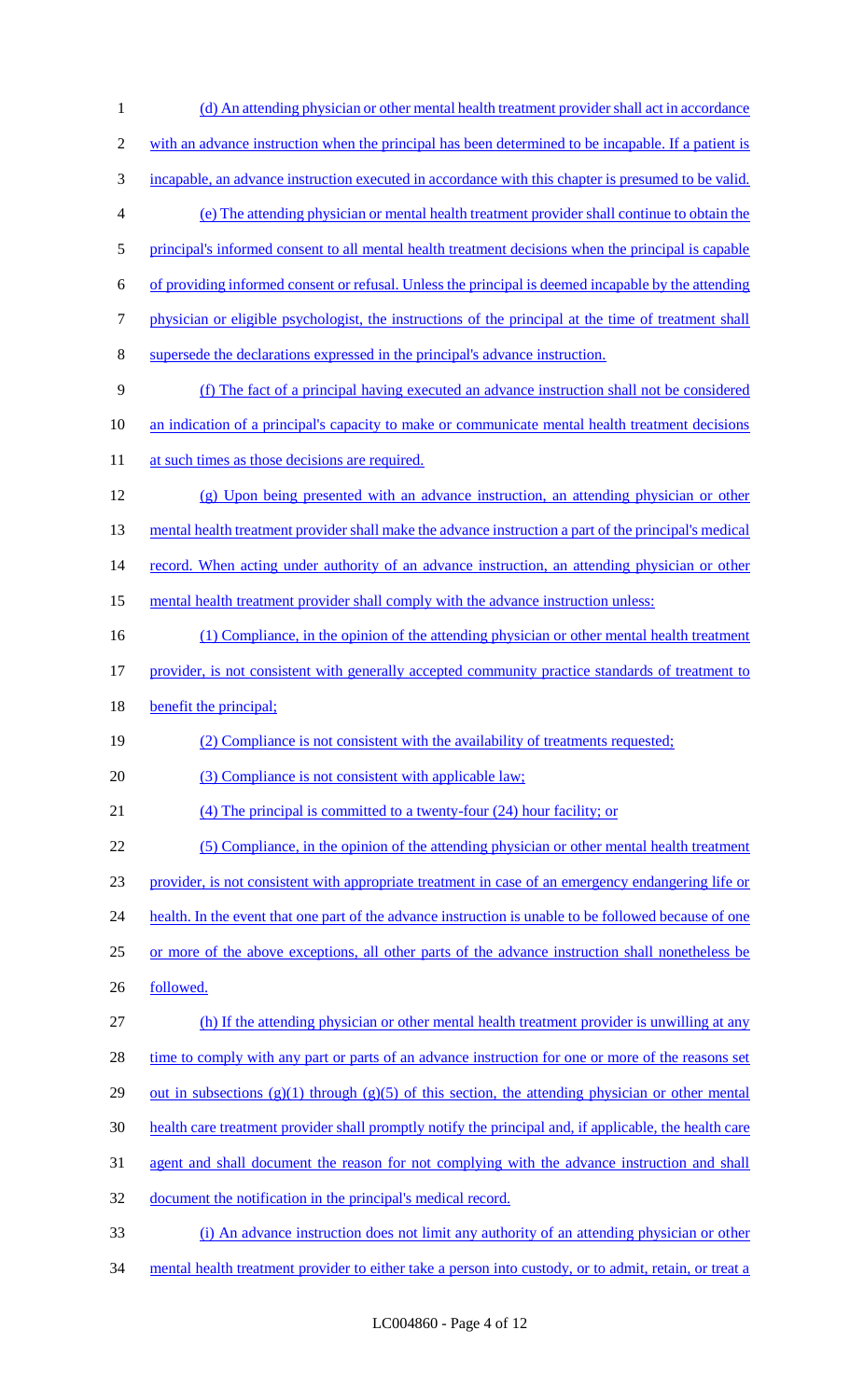1 person in a facility pursuant to chapter 5 of this title.

2 (j) An advance instruction may be revoked at any time by the principal as long as the 3 principal is not incapable. The principal may exercise this right of revocation in any manner by 4 which the principal is able to communicate an intent to revoke and by notifying the revocation to 5 the treating physician or other mental health treatment provider. The attending physician or other 6 mental health treatment provider shall note the revocation as part of the principal's medical record. 7 **40.1-5.5-6. Reliance on advance instruction for mental health treatment.**  8 (a) An attending physician or eligible psychologist who in good faith determines that the 9 principal is or is not incapable for the purpose of deciding whether to proceed or not to proceed 10 according to an advance instruction, is not subject to criminal prosecution, civil liability, or 11 professional disciplinary action for making and acting upon that determination. 12 (b) In the absence of actual knowledge of the revocation of an advance instruction, no 13 attending physician or other mental health treatment provider shall be subject to criminal 14 prosecution or civil liability or be deemed to have engaged in unprofessional conduct as a result of 15 the provision of treatment to a principal in accordance with this chapter unless the absence of actual 16 knowledge resulted from the negligence of the attending physician or mental health treatment 17 provider. 18 (c) An attending physician or mental health treatment provider who administers or does 19 not administer mental health treatment according to and in good faith reliance upon the validity of 20 an advance instruction is not subject to criminal prosecution, civil liability, or professional 21 disciplinary action resulting from a subsequent finding of an advance instruction's invalidity. 22 (d) No attending physician or mental health treatment provider who administers or does 23 not administer treatment under authorization obtained pursuant to this chapter shall incur liability 24 arising out of a claim to the extent that the claim is based on lack of informed consent or 25 authorization for this action. 26 (e) This section shall not be construed as affecting or limiting any liability that arises out 27 of a negligent act or omission in connection with the medical diagnosis, care, or treatment of a 28 principal under an advance instruction or that arises out of any deviation from reasonable medical 29 standards. 30 **40.1-5.5-7. Penalties.**  31 It shall be a misdemeanor for a person, without authorization of the principal, willfully to 32 alter, forge, conceal, or destroy an instrument, the reinstatement or revocation of an instrument, or 33 any other evidence or document reflecting the principal's desires and interests, with the intent or 34 effect of affecting a mental health treatment decision.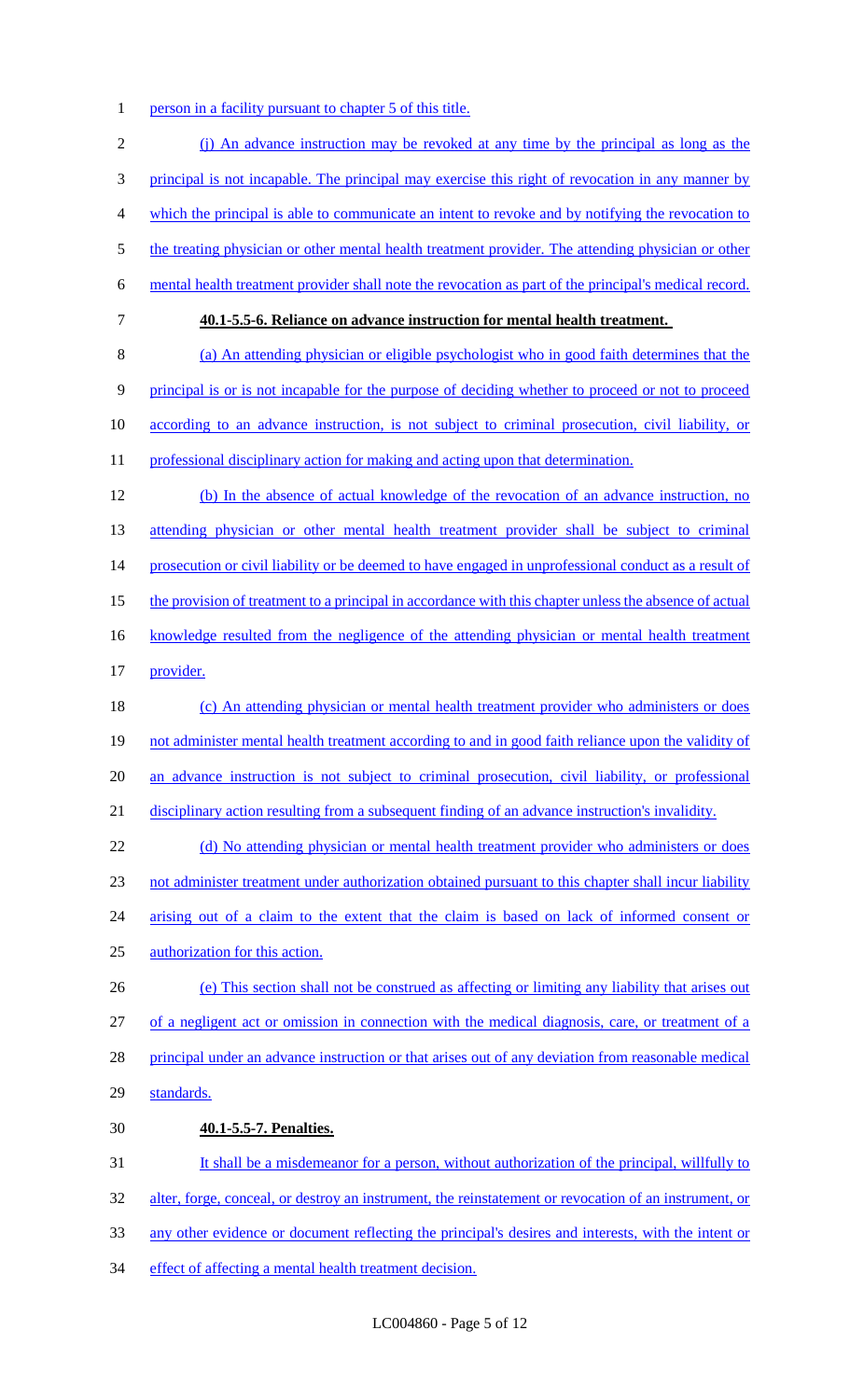| $\mathbf{1}$   | 40.1-5.5-8. Statutory form for advance instruction for mental health treatment.                             |
|----------------|-------------------------------------------------------------------------------------------------------------|
| $\overline{2}$ | (a) This chapter shall not be construed to invalidate an advance instruction for mental                     |
| 3              | health treatment that was executed prior to January 1, 2023, and was otherwise valid.                       |
| 4              | (b) The use of the following or similar form after the effective date of this chapter in the                |
| 5              | creation of an advance instruction for mental health treatment is lawful, and, when used, it shall          |
| 6              | specifically meet the requirements and be construed in accordance with the provisions of this               |
| 7              | chapter.                                                                                                    |
| 8              | ADVANCE INSTRUCTION FOR MENTAL HEALTH TREATMENT                                                             |
| 9              | being an adult of sound mind, willfully and<br>I,                                                           |
| 10             | voluntarily make this advance instruction for mental health treatment to be followed if it is               |
| 11             | determined by a physician or eligible psychologist that my ability to receive and evaluate                  |
| 12             | information effectively or communicate decisions is impaired to such an extent that I lack the              |
| 13             | capacity to refuse or consent to mental health treatment. "Mental health treatment" means the               |
| 14             | process of providing for the physical, emotional, psychological, and social needs of the principal.         |
| 15             | "Mental health treatment" includes electroconvulsive treatment (ECT), commonly referred to as               |
| 16             | "shock treatment", treatment of mental illness with psychotropic medication, and admission to and           |
| 17             | <u>retention in a facility for care or treatment of mental illness. I understand that under § 40.1-5-6,</u> |
| 18             | other than for specific exceptions stated there, mental health treatment may not be administered            |
| 19             | without my express and informed written consent or, if I am incapable of giving my informed                 |
| 20             | consent, the express and informed consent of my legally responsible person, my health care agent            |
| 21             | named pursuant to a valid health care power of attorney, or my consent expressed in this advance            |
| 22             | instruction for mental health treatment. I understand that I may become incapable of giving or              |
| 23             | withholding informed consent for mental health treatment due to the symptoms of a diagnosed                 |
| 24             | mental disorder. These symptoms may include:                                                                |
| 25             | PSYCHOACTIVE MEDICATIONS                                                                                    |
| 26             | If I become incapable of giving or withholding informed consent for mental health                           |
| 27             | treatment, my instructions regarding psychoactive medications are as follows:                               |
| 28             | (Place initials beside choice.)                                                                             |
| 29             | I consent to the administration of the following medications:                                               |
| 30             | I do not consent to the administration of the following medications:                                        |
| 31             |                                                                                                             |
| 32             |                                                                                                             |
| 33             | <b>Conditions or limitations:</b>                                                                           |
| 34             |                                                                                                             |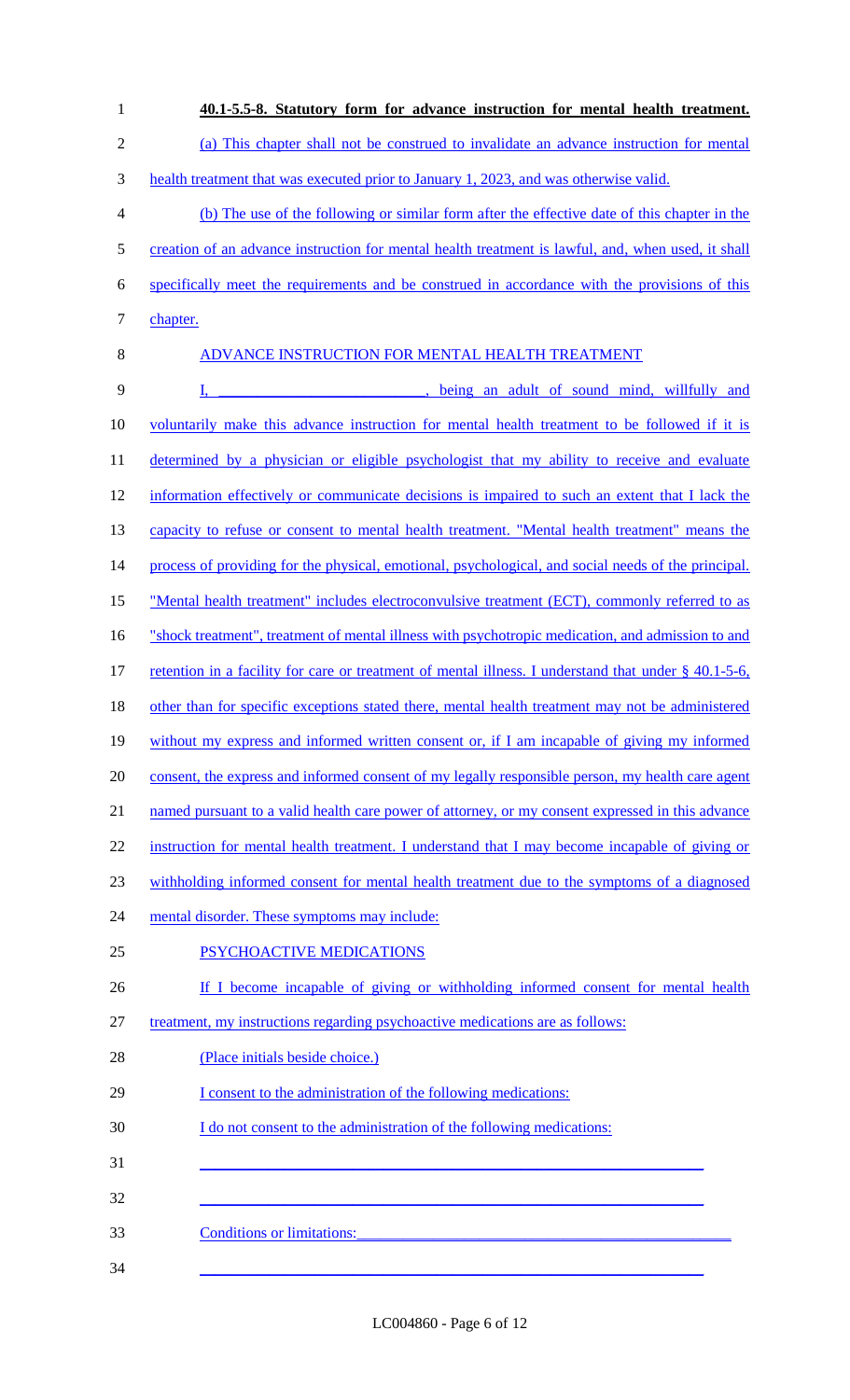| $\mathbf{1}$   |                                                                                                                                                                                                                                      |
|----------------|--------------------------------------------------------------------------------------------------------------------------------------------------------------------------------------------------------------------------------------|
| $\overline{2}$ | ADMISSION TO AND RETENTION IN FACILITY                                                                                                                                                                                               |
| 3              | If I become incapable of giving or withholding informed consent for mental health                                                                                                                                                    |
| 4              | treatment, my instructions regarding admission to and retention in a health care facility for mental                                                                                                                                 |
| 5              | health treatment are as follows: (Place initials beside choice.)                                                                                                                                                                     |
| 6              | I consent to being admitted to a health care facility for mental health treatment.                                                                                                                                                   |
| 7              | My facility preference is                                                                                                                                                                                                            |
| 8              | I do not consent to being admitted to a health care facility for mental health treatment.                                                                                                                                            |
| 9              | This advance instruction cannot, by law, provide consent to retain me in a facility for more                                                                                                                                         |
| 10             | than ten $(10)$ days.                                                                                                                                                                                                                |
| 11             | <b>Conditions or limitations</b>                                                                                                                                                                                                     |
| 12             |                                                                                                                                                                                                                                      |
| 13             | <b>ADDITIONAL INSTRUCTIONS</b>                                                                                                                                                                                                       |
| 14             | These instructions shall apply during the entire length of my incapacity. In case of mental                                                                                                                                          |
| 15             | health crisis, please contact:                                                                                                                                                                                                       |
| 16             | <u>1. Name:</u> The Communication of the Communication of the Communication of the Communication of the Communication of the Communication of the Communication of the Communication of the Communication of the Communication of t  |
| 17             | Home Address:                                                                                                                                                                                                                        |
| 18             | Home Telephone Number:                                                                                                                                                                                                               |
| 19             | Work Telephone Number:                                                                                                                                                                                                               |
| 20             | Relationship to Me:                                                                                                                                                                                                                  |
| 21             | 2. Name:                                                                                                                                                                                                                             |
| 22             | Home Address: <u>Alexander Communication</u> and the Address of The Address and The Address of The Address of The Address of The Address of The Address of The Address of The Address of The Address of The Address of The Address   |
| 23             | Home Telephone Number:                                                                                                                                                                                                               |
| 24             | Work Telephone Number: Manual According to the Manual According to the Manual According to the Manual According to the Manual According to the Manual According to the Manual According to the Manual According to the Manual        |
| 25             | Relationship to Me:                                                                                                                                                                                                                  |
| 26             | 3. My Physician:                                                                                                                                                                                                                     |
| 27             | Name: 2008. [2016] 2016. [2016] 2016. [2016] 2016. [2016] 2016. [2016] 2016. [2016] 2016. [2016] 2016. [2016] 2016. [2016] 2016. [2016] 2016. [2016] 2016. [2016] 2016. [2016] 2016. [2016] 2016. [2016] 2016. [2016] 2016. [2       |
| 28             | Telephone Number: New York Contains the Contains of the Contains of the Contains of the Contains of the Contains of the Contains of the Contains of the Contains of the Contains of the Contains of the Contains of the Contai       |
| 29             | 4. My Therapist:                                                                                                                                                                                                                     |
| 30             | <u>Name: 2008 - 2008 - 2008 - 2008 - 2008 - 2008 - 2008 - 2008 - 2008 - 2008 - 2008 - 2008 - 2008 - 2008 - 2008 - 2008 - 2008 - 2008 - 2008 - 2008 - 2008 - 2008 - 2008 - 2008 - 2008 - 2008 - 2008 - 2008 - 2008 - 2008 - 2008 </u> |
| 31             | Telephone Number: The Contract of the Contract of the Contract of the Contract of the Contract of the Contract of the Contract of the Contract of the Contract of the Contract of the Contract of the Contract of the Contract       |
| 32             | The following may cause me to experience a mental health crisis:                                                                                                                                                                     |
| 33             |                                                                                                                                                                                                                                      |
| 34             |                                                                                                                                                                                                                                      |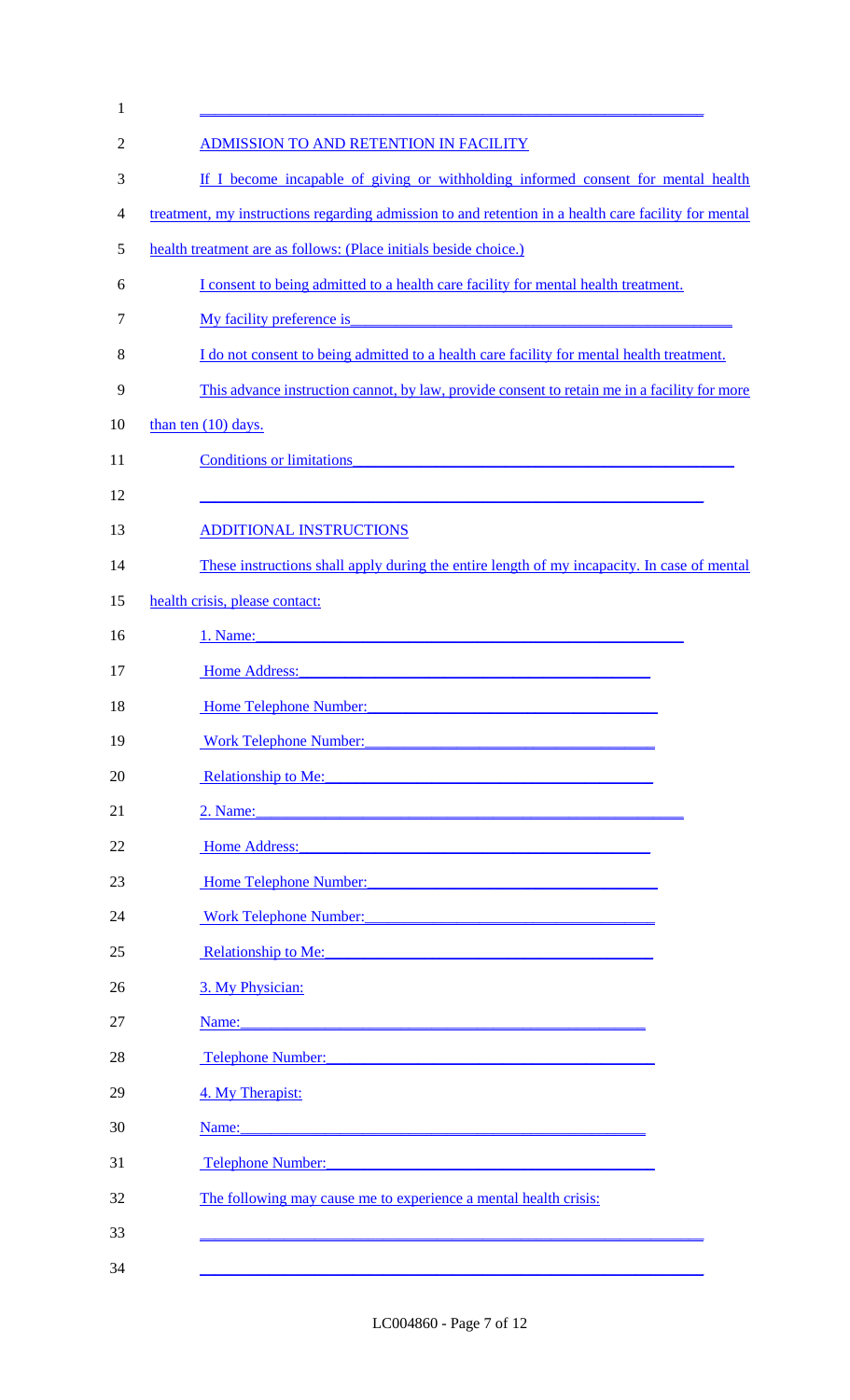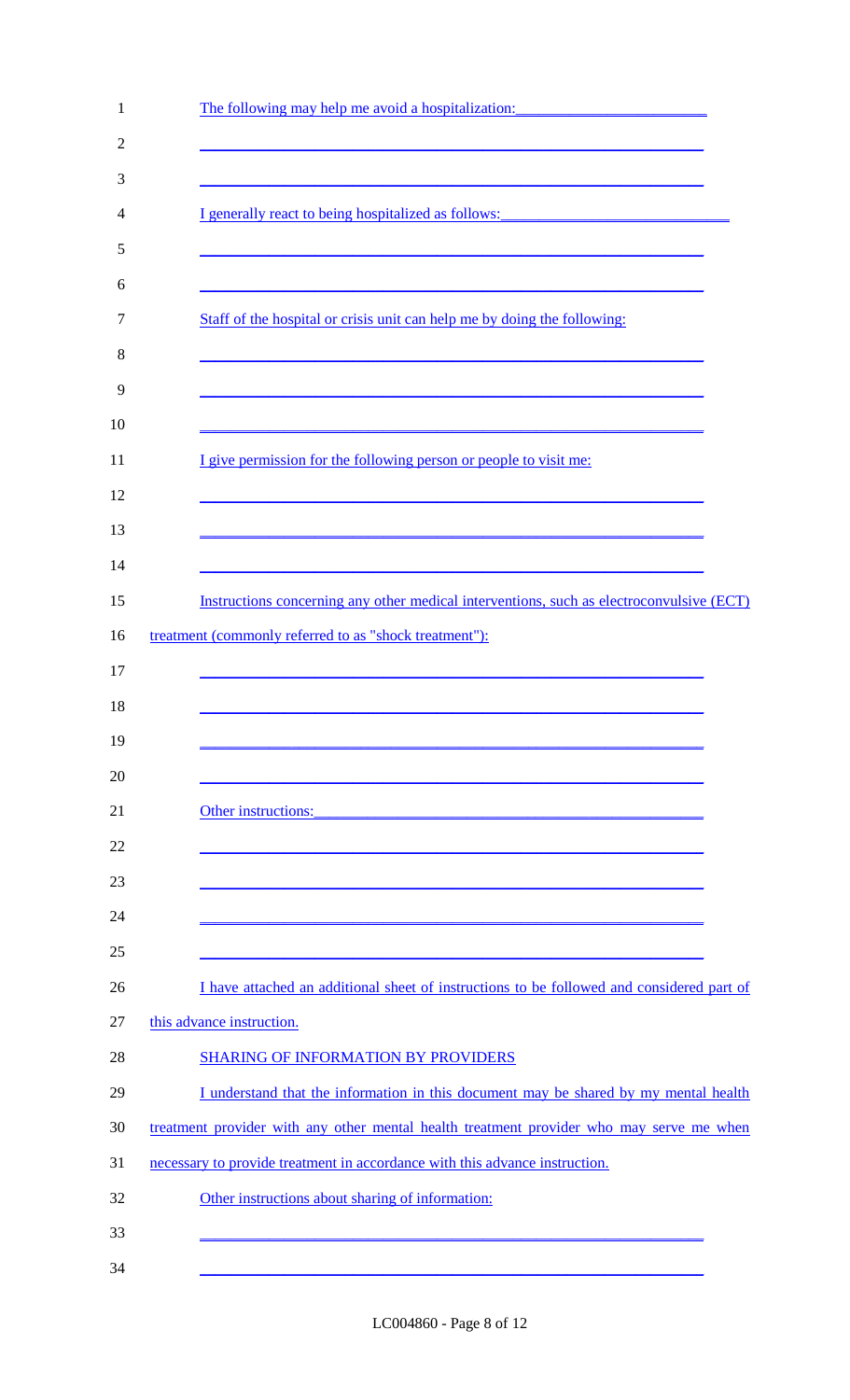| $\mathbf{1}$             | <b>SIGNATURE OF PRINCIPAL</b>                                                                                                                                                                                                  |
|--------------------------|--------------------------------------------------------------------------------------------------------------------------------------------------------------------------------------------------------------------------------|
| $\mathfrak{2}$           | By signing here, I indicate that I am mentally alert and competent, fully informed as to the                                                                                                                                   |
| 3                        | contents of this document, and understand the full impact of having made this advance instruction                                                                                                                              |
| $\overline{\mathcal{A}}$ | for mental health treatment.                                                                                                                                                                                                   |
| 5                        | <b>Signature of Principal:</b>                                                                                                                                                                                                 |
| 6                        | Date:                                                                                                                                                                                                                          |
| 7                        | <b>NATURE OF WITNESSES</b>                                                                                                                                                                                                     |
| 8                        | I hereby state that the principal is personally known to me, that the principal signed or                                                                                                                                      |
| 9                        | acknowledged the principal's signature on this advance instruction for mental health treatment in                                                                                                                              |
| 10                       | my presence, that the principal appears to be of sound mind and not under duress, fraud, or undue                                                                                                                              |
| 11                       | influence, and that I am not:                                                                                                                                                                                                  |
| 12                       | (1) The attending physician or mental health service provider or an employee of the                                                                                                                                            |
| 13                       | physician or mental health treatment provider;                                                                                                                                                                                 |
| 14                       | (2) An owner, operator, or employee of an owner or operator of a health care facility in                                                                                                                                       |
| 15                       | which the principal is a patient or resident; or                                                                                                                                                                               |
| 16                       | (3) Related within the third degree to the principal or to the principal's spouse.                                                                                                                                             |
| 17                       | <b>AFFIRMATION OF WITNESSES</b>                                                                                                                                                                                                |
| 18                       | We affirm that the principal is personally known to us, that the principal signed or                                                                                                                                           |
| 19                       | acknowledged the principal's signature on this advance instruction for mental health treatment in                                                                                                                              |
| 20                       | our presence, that the principal appears to be of sound mind and not under duress, fraud, or undue                                                                                                                             |
| 21                       | influence, and that neither of us is:                                                                                                                                                                                          |
| 22                       | (1) A person appointed as an attorney-in-fact by this document;                                                                                                                                                                |
| 23                       | (2) The principal's attending physician or mental health service provider or a relative of the                                                                                                                                 |
| 24                       | physician or provider;                                                                                                                                                                                                         |
| 25                       | (3) The owner, operator, or relative of an owner or operator of a facility in which the                                                                                                                                        |
| 26                       | principal is a patient or resident; or                                                                                                                                                                                         |
| 27                       | (4) A person related to the principal by blood, marriage, or adoption.                                                                                                                                                         |
| 28                       | Witnessed by:                                                                                                                                                                                                                  |
| 29                       | Witness: Witness:                                                                                                                                                                                                              |
| 30                       | <u> 1980 - Johann Barn, mars ann an t-A</u><br>Date:                                                                                                                                                                           |
| 31                       | Witness: Witness:                                                                                                                                                                                                              |
|                          |                                                                                                                                                                                                                                |
| 32                       | Date: the contract of the contract of the contract of the contract of the contract of the contract of the contract of the contract of the contract of the contract of the contract of the contract of the contract of the cont |
| 33                       | <b>STATE OF RHODE ISLAND</b>                                                                                                                                                                                                   |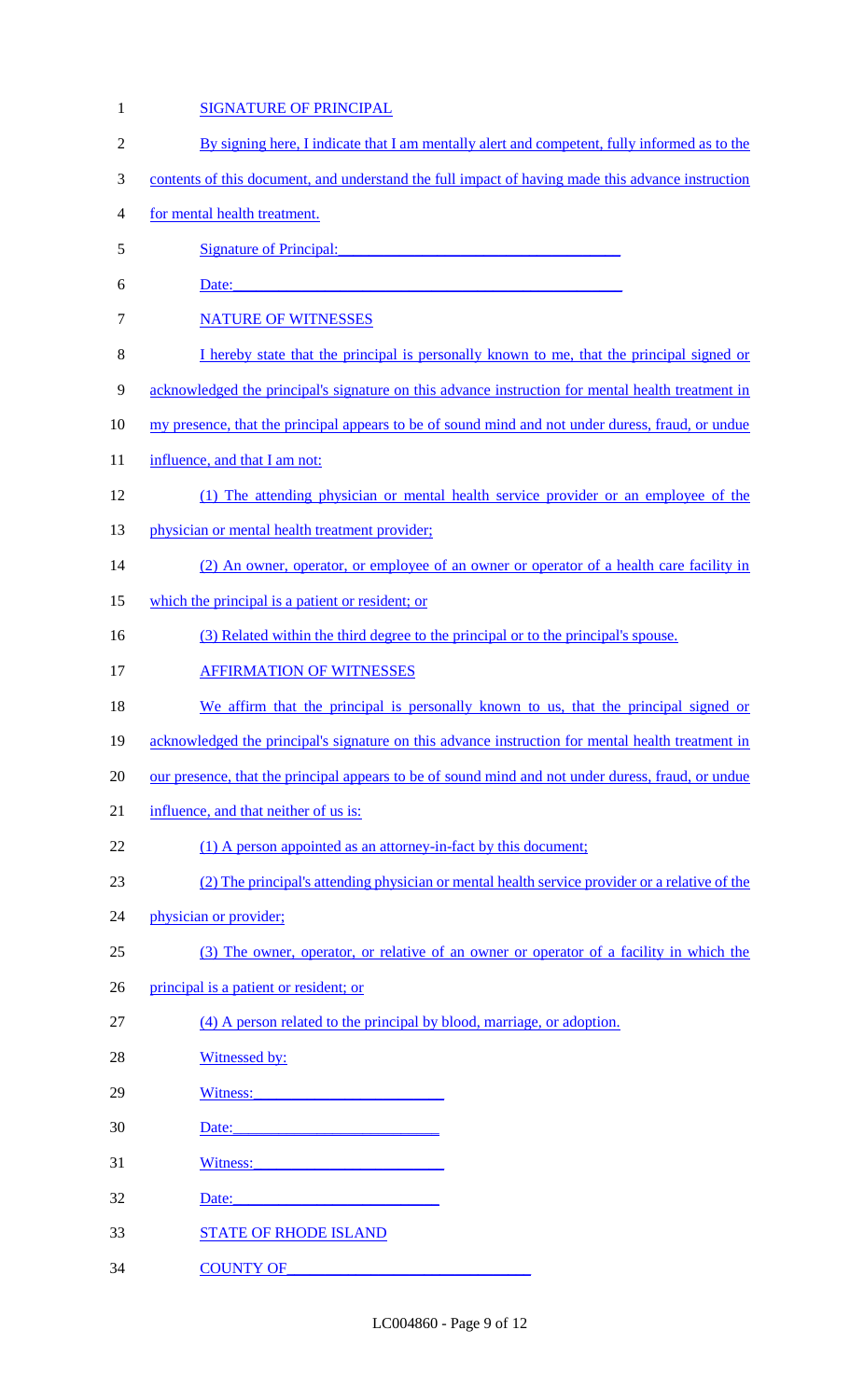| $\mathbf{1}$             | <b>CERTIFICATION OF NOTARY PUBLIC</b>                                                                                                                                                                                                |
|--------------------------|--------------------------------------------------------------------------------------------------------------------------------------------------------------------------------------------------------------------------------------|
| $\mathfrak{2}$           |                                                                                                                                                                                                                                      |
| 3                        | <u>certify that <b>of a set of a separed</b></u> before me and swore or affirmed to me and to the                                                                                                                                    |
| $\overline{\mathcal{A}}$ | witnesses in my presence that this instrument is an advance instruction for mental health treatment,                                                                                                                                 |
| 5                        | and that he/she willingly and voluntarily made and executed it as his/her free act and deed for the                                                                                                                                  |
| 6                        | in it. I further certify that<br>expressed<br>purposes<br>and                                                                                                                                                                        |
| $\overline{7}$           | witnesses, appeared before me and swore or affirmed that they                                                                                                                                                                        |
| $8\,$                    | sign the attached advance instruction for mental health<br>witnessed                                                                                                                                                                 |
| $\mathbf{9}$             | treatment, believing him/her to be of sound mind; and also swore that at the time they witnessed                                                                                                                                     |
| 10                       | the signing they were not: (1) The attending physician or mental health treatment provider or an                                                                                                                                     |
| 11                       | employee of the physician or mental health treatment provider; and (2) They were not an owner,                                                                                                                                       |
| 12                       | operator, or employee of an owner or operator of a health care facility in which the principal is a                                                                                                                                  |
| 13                       | patient or resident; and (3) They were not related within the third degree to the principal or to the                                                                                                                                |
| 14                       | principal's spouse. I further certify that I am satisfied as to the genuineness and due execution of                                                                                                                                 |
| 15                       | <b>This</b><br>instrument.<br>the<br>is<br>the<br>day                                                                                                                                                                                |
| 16                       | <u> 1989 - Johann John Stein, mars an Amerikaansk kommunister (</u><br>of                                                                                                                                                            |
| 17                       | <u> 1989 - Johann John Stone, mars and de finland of the store of the store of the store of the store of the store of the store of the store of the store of the store of the store of the store of the store of the store of th</u> |
| 18                       | <b>Notary Public:</b>                                                                                                                                                                                                                |
| 19                       | <b>My Commission expires:</b>                                                                                                                                                                                                        |
| 20                       | NOTICE TO PERSON MAKING AN INSTRUCTION FOR MENTAL HEALTH                                                                                                                                                                             |
| 21                       | <b>TREATMENT</b>                                                                                                                                                                                                                     |
| 22                       | This is an important legal document. It creates an instruction for mental health treatment.                                                                                                                                          |
| 23                       | Before signing this document you should know these important facts: This document allows you                                                                                                                                         |
| 24                       | to make decisions in advance about certain types of mental health treatment. The instructions you                                                                                                                                    |
| 25                       | include in this declaration will be followed if a physician or eligible psychologist determines that                                                                                                                                 |
| 26                       | you are incapable of making and communicating treatment decisions. Otherwise you will be                                                                                                                                             |
| 27                       | considered capable to give or withhold consent for the treatments. Your instructions may be                                                                                                                                          |
| 28                       | overridden if you are being held in accordance with civil commitment law. Under the Health Care                                                                                                                                      |
| 29                       | Power of Attorney you may also appoint a person as your health care agent to make treatment                                                                                                                                          |
| 30                       | decisions for you if you become incapable. You have the right to revoke this document at any time                                                                                                                                    |
| 31                       | you have not been determined to be incapable. YOU MAY NOT REVOKE THIS ADVANCE                                                                                                                                                        |
| 32                       | INSTRUCTION WHEN YOU ARE FOUND INCAPABLE BY A PHYSICIAN OR OTHER                                                                                                                                                                     |
| 33                       | <b>AUTHORIZED MENTAL HEALTH TREATMENT PROVIDER. A revocation is effective when</b>                                                                                                                                                   |
| 34                       | it is communicated to your attending physician or other provider. The physician or other provider                                                                                                                                    |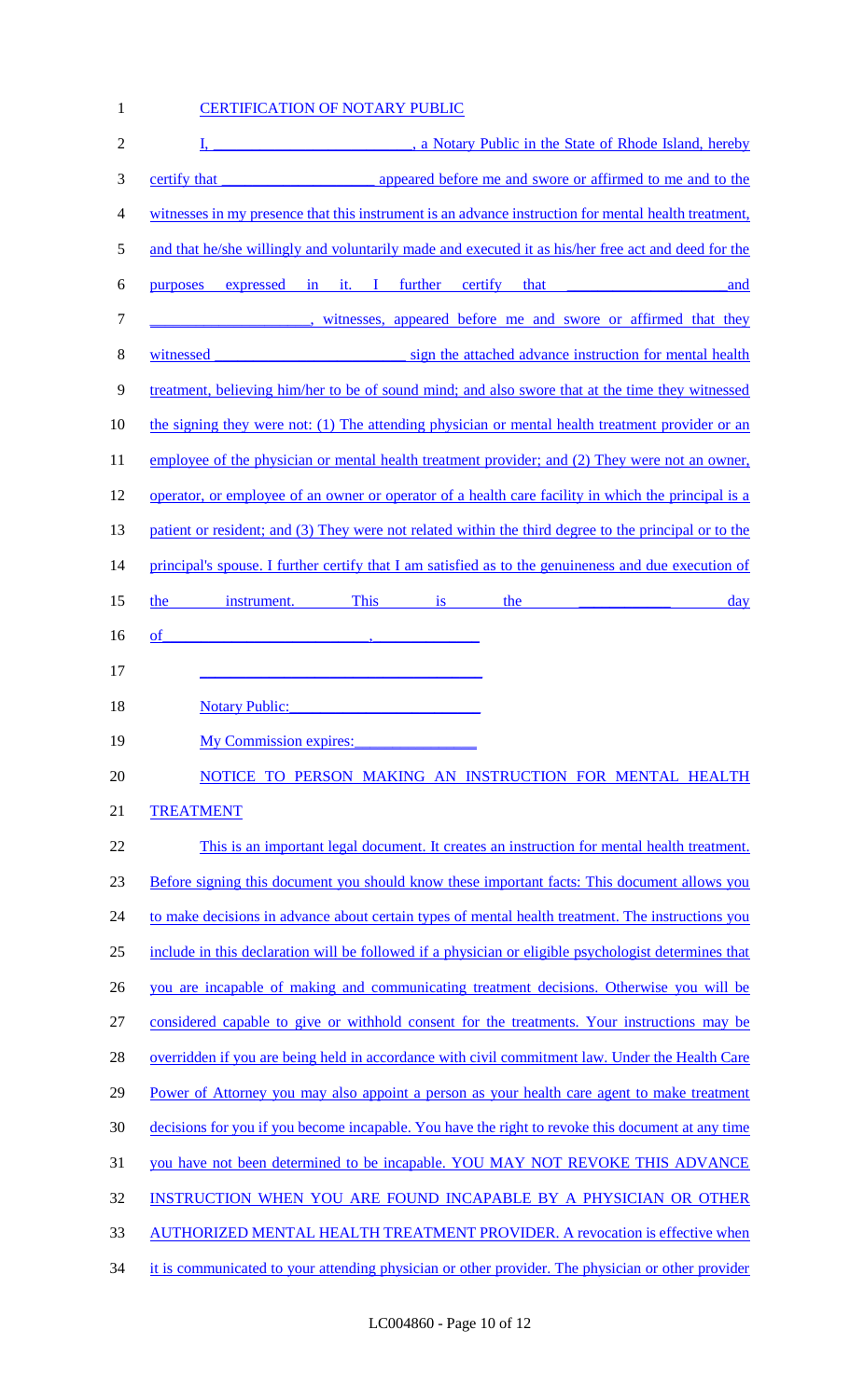- 1 shall note the revocation in your medical record. To be valid, this advance instruction must be
- 2 signed by two (2) qualified witnesses, personally known to you, who are present when you sign or
- 3 acknowledge your signature. It must also be acknowledged before a notary public.
- 4 NOTICE TO PHYSICIAN OR OTHER MENTAL HEALTH TREATMENT PROVIDER 5 Under Rhode Island law, a person may use this advance instruction to provide consent for 6 future mental health treatment if the person later becomes incapable of making those decisions. 7 Under the Health Care Power of Attorney the person may also appoint a health care agent to make 8 mental health treatment decisions for the person when incapable. A person is "incapable" when in 9 the opinion of a physician or eligible psychologist the person currently lacks sufficient 10 understanding or capacity to make and communicate mental health treatment decisions. This 11 document becomes effective upon its proper execution and remains valid unless revoked. Upon 12 being presented with this advance instruction, the physician or other provider must make it a part 13 of the person's medical record. The attending physician or other mental health treatment provider 14 must act in accordance with the statements expressed in the advance instruction when the person is 15 determined to be incapable, unless compliance is not consistent with  $\S$  40.1-5.5-5(g). The physician 16 or other mental health treatment provider shall promptly notify the principal and, if applicable, the 17 health care agent, and document noncompliance with any part of an advance instruction in the 18 principal's medical record. The physician or other mental health treatment provider may rely upon 19 the authority of a signed, witnessed, dated, and notarized advance instruction, as provided in § 40.1-20 5.5-6. 21 **40.1-5.5-9. Severability.**  22 If any provisions of this chapter or the application thereof to any person or circumstance is 23 for any reason held to be invalid, the remainder of the chapter and the application of such provision 24 to other persons or circumstances shall not be affected thereby.
- 25 SECTION 2. This act shall take effect on January 1, 2023.

======== LC004860 ========